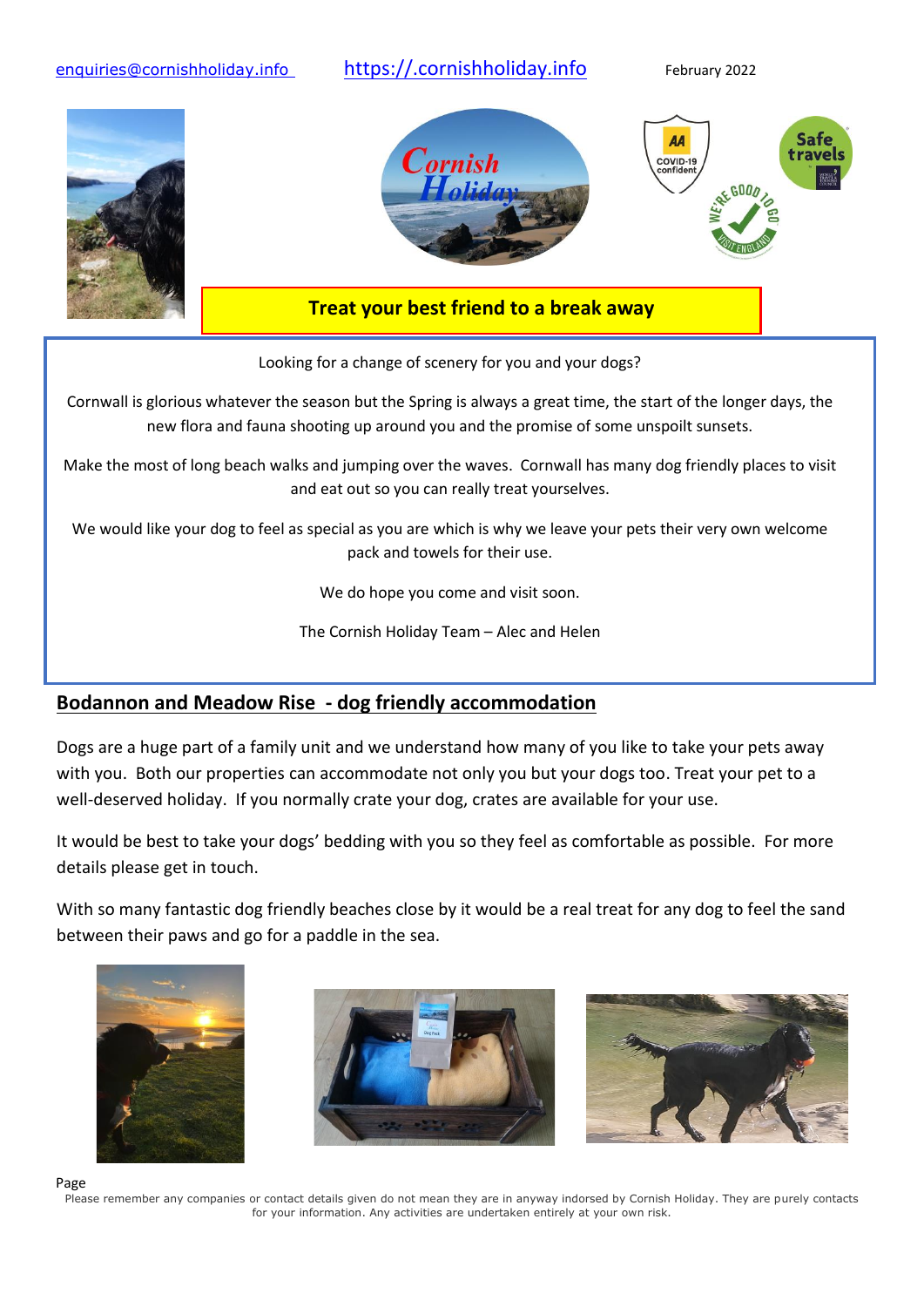### [enquiries@cornishholiday.info](mailto:enquiries@cornishholiday.info) [https://.cornishholiday.info](https://.cornishholiday.info/) February 2022

Here are a selection of some great beaches to visit with you dog -



Porthtowan Beach – Just 400m from Bodannon & 22 miles from Meadow Rise.

Blue Flag award winning beach with soft golden sand and backed by large sand dunes.

Dogs are permitted during the winter season October – mid May without restrictions. Between May – October dogs are allowed early mornings or evenings.



Perranporth Beach – 9 miles from Bodannon and 16 miles from Meadow Rise.

Miles of golden sands along with sand dunes to explore.

Close to all local amenities and dogs welcome all year.



Harlyn Bay Beach – 10 miles from Meadow Rise & 27 miles from Bodannon.

A beautiful sandy beach with rocks and sand dunes.

Dogs allowed all year with no restrictions.

Parking charges apply.



Crantock Beach – 11 miles from Meadow Rise & 15 miles from Bodannon.

A large expanse of golden sands backed by dunes between the Pentire Headlands to both east and west.

Parking charges apply but free to National Trust Members.

#### Page **2** of **5**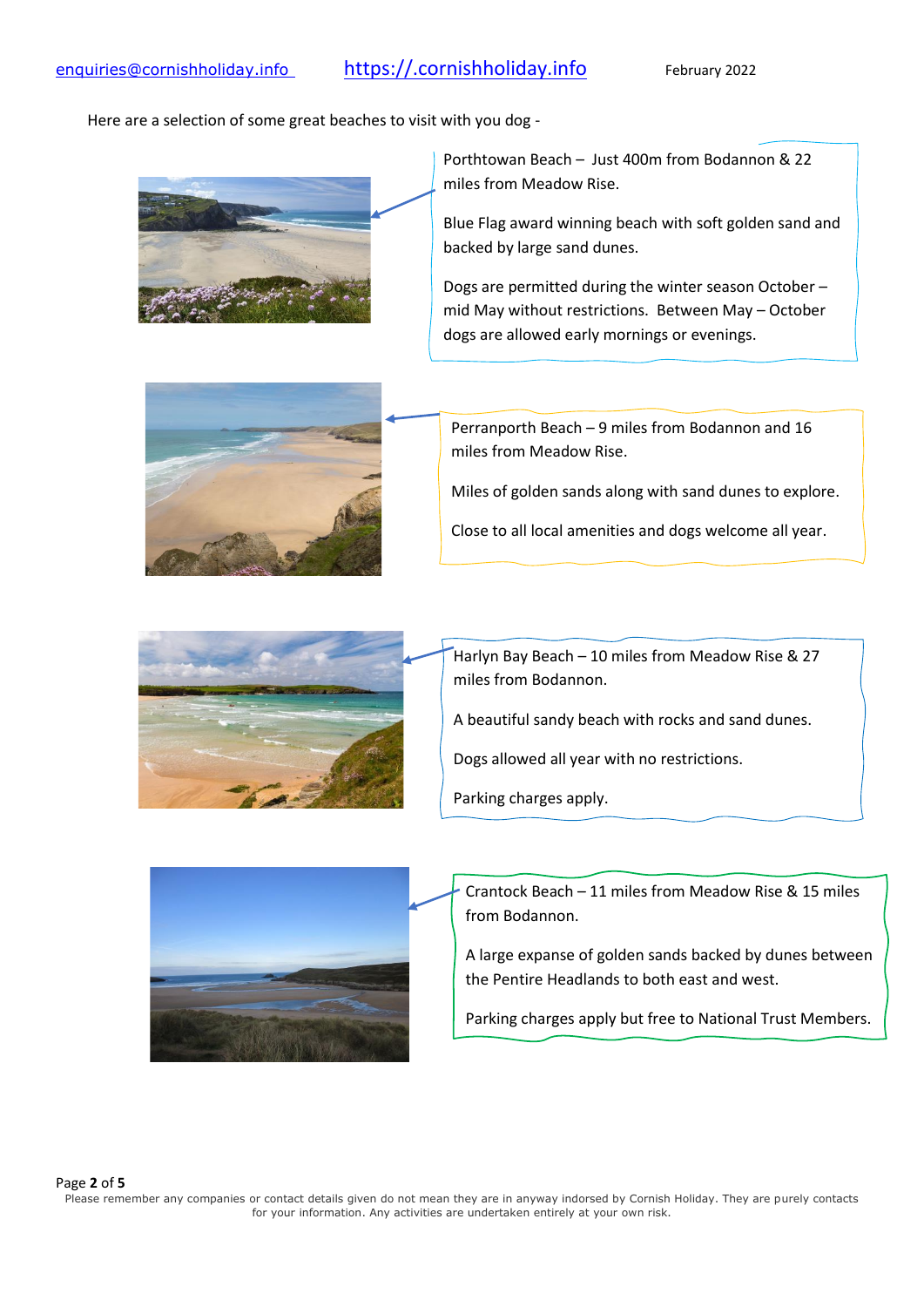After a long walk why not treat yourself to some good food, here are some suggestions that will be happy to meet you and your dog:

**The Blue Bar – Porthtowan** is labelled to be "the best beach bar in Cornwall". Overlooking the surf of Porthtowan, Blue is a refreshing experience for all.

Families, walkers and dogs are all welcome come rain or shine.







**The Ring of Bells – St Columb Major -** boasts the title of the oldest pub in St Columb and one of the oldest in Cornwall! Established in 1435 it's a really jewel in the crown and one not to be missed. Booking is essential and don't forget your money off

voucher. Dogs are more than welcome too.











#### **Trevisker Garden Centre – Café**

Just 9 miles from Meadow Rise & 28 miles from Bodannon.

An ideal lunch spot after a walk along the beach at Harlyn or Padstow. A dog friendly café with friendly staff and a varied menu. Once you've eaten why not take a look around the Garden Centre and other shops.



**Carnon Downs Garden Centre** Just 9 miles from Bodannon & 20 miles from Meadow Rise.

A dog friendly Garden Centre with it's own restaurant offering a selection of hot and cold food. Even your dog will get a treat.



#### Page **3** of **5**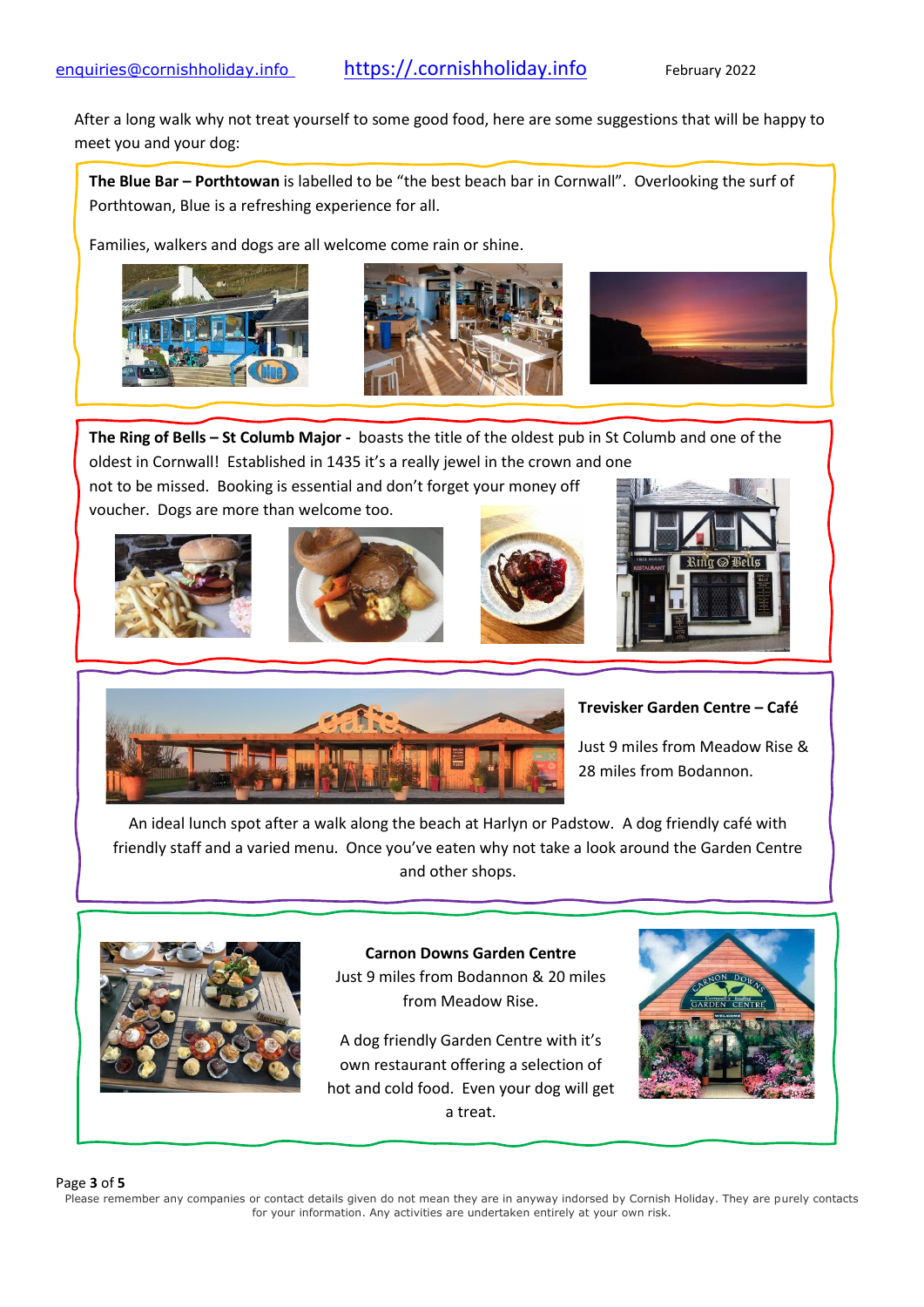# [enquiries@cornishholiday.info](mailto:enquiries@cornishholiday.info) [https://.cornishholiday.info](https://.cornishholiday.info/) February 2022

Why not explore some of the great dog friendly places in the county. Please double check booking requirements before you travel and also note that dogs must be kept on a lead at many of the places listed:







#### **The Eden Project – St Austell**

An unforgettable experience in an epic location. Its home is a dramatic global garden the size of thirty football pitches, nestling like a lost world in a crater overlooking St Austell Bay. One of its giant conservatories is a majestic rainforest cathedral, the other is host to the fruits of the Mediterranean and the flowers of South Africa and California.

#### **Lanhydrock – Bodmin**

Once a family home where everyone had their place, Lanhydrock is now a place for everyone. Set in 900 acres of woods and parkland running down to the Fowey river and encircled by formal and woodland gardens, Lanhydrock is lovely in all seasons.

#### **Pendennis Castle – Falmouth**

Situated on a headland with breathtaking views out to sea, Pendennis Castle is one of Henry VIII's finest coastal fortresses. The castle has defended Cornwall since Tudor times, and played a vital role during the two World Wars.

# **The Lost Gardens of Heligan – Pentewan**

Heligan is a garden for all seasons, so whether you plan to visit in the hazy buzz of mid-summer, or the tranquillity of winter, you are guaranteed a unique experience.



#### **Trebah Gardens – Mawnan Smith**

Discover the magic of this beautiful valley garden with over four miles of footpaths. Explore under canopies bursting with exotic blooms. Follow vibrant tunnels of colour that cascade to a private secluded beach on the Helford River. Trebah is a family and dog friendly garden.